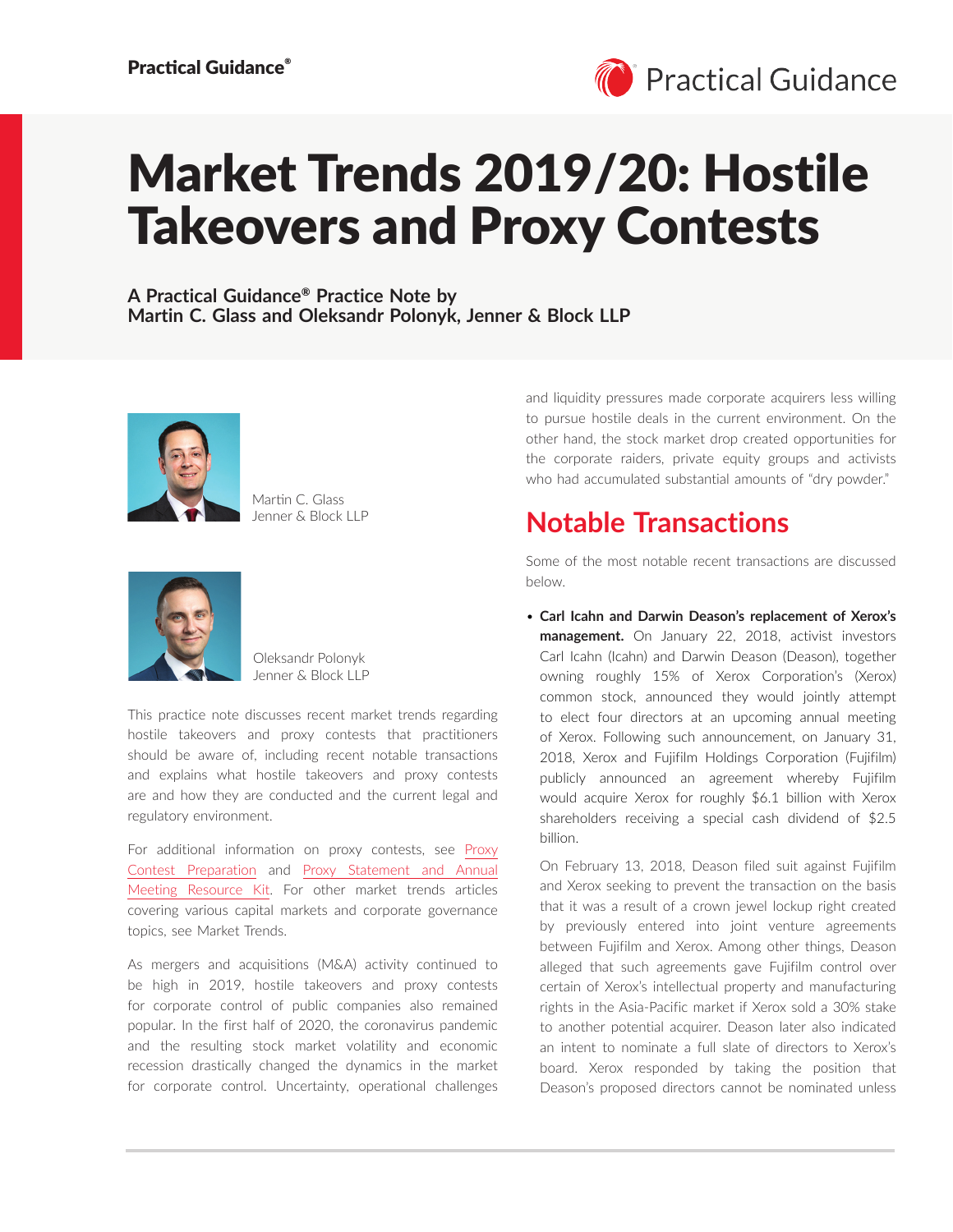done in compliance with the advance notice provisions in Xerox's bylaws. As a result, Deason filed a second lawsuit in New York courts on March 2, 2018, seeking to enjoin Xerox from enforcing such advance notice provisions on the basis that the proposed transaction constituted a change in circumstances that was announced after Xerox's advance notice provisions' nomination deadline. Adopting the Delaware Court of Chancery's view in Hubbard v. Hollywood Park Realty Enters. Inc., the New York State Supreme Court declined to enforce Xerox's advance notice provisions and granted a preliminary injunction of the change of control transaction between Xerox and Fujifilm (the injunction was later reversed). Shortly thereafter, Xerox, Icahn, and Deason entered into a settlement agreement requiring the resignation of Xerox's CEO and the replacement of several Xerox board members.

Xerox has since unilaterally terminated its transaction with Fujifilm. As a consequence, Fujifilm has filed suit against Xerox seeking \$1 billion in damages. In November 2019, Xerox and Fujifilm reached a settlement that will see Xerox sell some of its assets to Fujifilm for \$2.3 billion.

- **Xerox's attempted takeover of Hewlett-Packard.** In November 2019, Carl Icahn, who owned a 10.6% stake in Xerox, announced that he owns a 4.24% stake in Hewlett-Packard. At the same time, Xerox approached the board of Hewlett-Packard with an offer to merge the two companies. The offer valued Hewlett-Packard at \$33.5 billion and was firmly rejected by Hewlett-Packard. On January 23, 2020, Xerox announced that it planned to nominate 11 new directors to replace Hewlett-Packard's entire board of directors at an upcoming shareholder meeting. Subsequently, on March 2, 2020, Xerox launched a formal tender offer for Hewlett-Packard's shares. However, with the coronavirus pandemic affecting the operations and the stock price of both companies, on March 31, 2020, Xerox terminated the tender offer and ceased attempts to take over Hewlett-Packard.
- **Merck's successful takeover bid for Versum.** While Versum Materials Inc. (Versum) was in the process of implementing an all-stock merger with Entegris Inc. (Entegris), in February 2019, Merck KGaA (Merck) approached Versum with a proposal for an all-cash acquisition, which the board of Versum rejected. In March 2019, Merck launched a tender offer for Versum's stock and in parallel solicited proxies to vote against the allstock merger of Versum and Entegris. Subsequently, Merck increased its bid from \$48 per share to \$53 per share, which prompted the board of Versum to recognize

such improved offer as a superior proposal as compared to the transaction with Entegris. On April 12, 2019, Versum terminated the merger agreement with Entegris and entered into a merger agreement with Merck, which the shareholders of Versum approved on June 17, 2019.

- **Broadcom's attempted takeover of Qualcomm.** On November 6, 2017, Singapore-based Broadcom Limited (Broadcom) submitted an unsolicited proposal to acquire U.S. chip maker Qualcomm Incorporated (Qualcomm) for a combination of cash and stock initially valued at roughly \$117 billion, which was rejected by Qualcomm's board. Broadcom eventually notified Qualcomm of its intention to nominate 11 independent directors to replace Qualcomm's entire existing board at Qualcomm's upcoming annual meeting scheduled to occur on March 6, 2018. In response, Qualcomm's board encouraged shareholders to reject Broadcom's nominee slate. Two days prior to Qualcomm's scheduled annual meeting, the Committee on Foreign Investment in the United States (CFIUS) ordered that Qualcomm's stockholder meeting be delayed for 30 days. On March 12, 2018, U.S. President Trump, after reviewing CFIUS's recommendation encouraging the enjoinment of the transaction, issued an order blocking the takeover. His order stated there was credible evidence that Broadcom might take action that threatens to impair the national security of the United States. Notably, on June 8, 2018, a proposed securities class action suit was filed in the U.S. District Court for the Southern District of California against Qualcomm and certain other defendants alleging that defendants made materially false and misleading statements and failed to disclose to investors that Qualcomm had secretly filed a unilateral notice with CFIUS in order to frustrate Broadcom's attempt to acquire the company (Camp v. Qualcomm Inc. et al.). On March 10, 2020, the federal judge tossed some of the claims in that proposed shareholder class action. Furthermore, on March 8, 2018, a proposed class action suit was filed in the Chancery Court of Delaware against Qualcomm and certain other defendants alleging that by inviting CFIUS to review the deal, the directors of Qualcomm violated their fiduciary duties (Evans v. Qualcomm Inc.). Subsequently, the plaintiff voluntarily dismissed the complaint without prejudice.
- **Bow Street's overture for the assets of Mack-Cali.**  On February 25, 2019, Mack-Cali Realty Corporation (Mack-Cali) received an unsolicited proposal from Bow Street Special Opportunities Fund XV, LP (Bow Street) to acquire for cash Mack-Cali's suburban and waterfront office assets in a complex transaction in which the remaining residential assets of Mack-Cali would be spun-off to Mack-Cali stockholders. Bow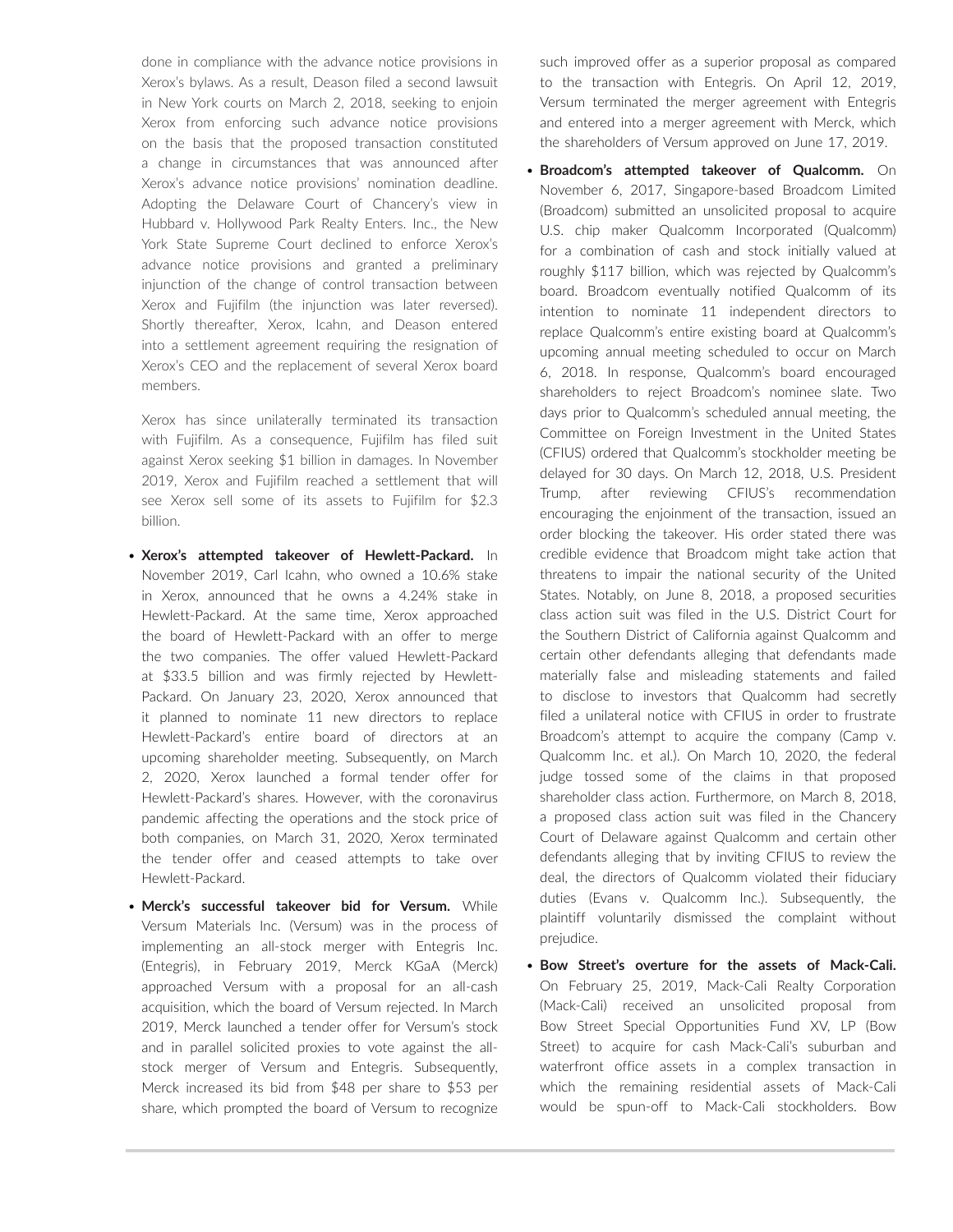Street held approximately 4.5% of Mack-Cali's stock. The board of Mack-Cali rejected the proposal, and Bow Street nominated a slate of candidates to Mack-Cali's board. After settlement negotiations between Mack-Cali and Bow Street fell through and the proxy advisors recommended voting for the nominees of Bow Street, on June 12, 2019, Mack-Cali announced that it withdrew the nominations of its four incumbent directors resulting in the election of Bow Street's nominees to the board (importantly, the move allowed the incumbent chairman William Mack retain his board seat). Mack-Cali also announced that it intends to form a committee to review strategic alternatives, as well as dismantle certain takeover defenses, namely, opt out of Maryland's antitakeover statute and rescind the agreement that lets the Mack family nominate up to three directors to the Mack-Cali board. The saga continued during the 2020 proxy season. Mack-Cali decided not to nominate the four directors elected in 2019, and Bow Street advanced a slate of eight director nominees. Proxy advisory firms recommended that Mack-Cali shareholders elect as least five of Bow Street's eight nominees. On June 10, 2020, Mack-Cali postponed its shareholder meeting until further notice as it continues talks with Bow Street.

• **Rice brothers' contest for control of EQT.** EQT Corporation (EQT) acquired Rice Energy Inc. in November 2017. In December 2018, Toby Rice and Derek Rice, who held approximately 3.1% of EQT's stock, expressed their dissatisfaction with EQT's operational performance and proposed to implement a transformation plan at EQT, as well as to reconstitute the EQT board and appoint Toby Rice as the EQT CEO. After some engagement with the Rice brothers, in January 2019, EQT announced various plans and actions to maximize shareholder value. On March 21, 2019, the Rice brothers nominated a majority slate of nine candidates for election at the EQT 2019 annual meeting. On July 10, shareholders overwhelmingly voted to hand over control of EQT to the Rice brothers. Interestingly, this proxy fight involved the use of a universal proxy card—all company nominees and Rice brothers' nominees appeared on each side's proxy cards, which allowed the shareholders to pick and choose the best director candidates from among those nominated by each side. This was the first ever use of a universal proxy card in a contested election involving a control slate of directors.

## **Deal Structure and Process**

#### **General Background**

A hostile takeover is a purchaser's acquisition of a public company against the wishes of such public company's incumbent board of directors. Generally, purchasers in this context are referred to as hostile acquirers or hostile bidders. Hostile acquirers may include, among others, competitors of the target company.

Hostile takeovers continue to constitute a significant portion of the M&A market. In 2017, hostile takeovers reportedly accounted for \$575 billion worth of acquisition bids, or about 15% of 2017's total M&A volume. Despite this, hostile takeovers are rarely the preferred means towards acquiring a target company. Among other things, a failed hostile takeover may:

- Taint the dealmaking track record of the hostile bidder or allow the target company to be acquired by a competitor (e.g., in the case of a white knight scenario as discussed further below)
- Encourage the target company to engage in a public campaign against the hostile bidder that may create doubt with respect to such hostile bidder's accounting practices, growth prospects, or the sustainability of such bidder's business if a hostile bidder offers its own shares as consideration
- Result in significant transaction expenses in the form of advisor and/or regulatory compliance fees and carry increased risk as hostile acquirers navigate applicable legal, regulatory, and other pitfalls –or–
- Require hostile acquirers to purchase the target company's shares at substantial premium prices in order to convince shareholders to tender shares contrary to board recommendations

This all makes hostile takeovers difficult to successfully consummate. With respect to proxy fights specifically, of the reported fights that went to a shareholder vote in 2017, the target company's management emerged victorious in 53% of cases (as compared to 69% in 2016 and 55% in 2015). Hence, market trends indicate that when it comes to a vote, the shareholders' support for activists is far from certain. Nevertheless, you or your client may still choose to pursue a hostile takeover for a variety of reasons, including: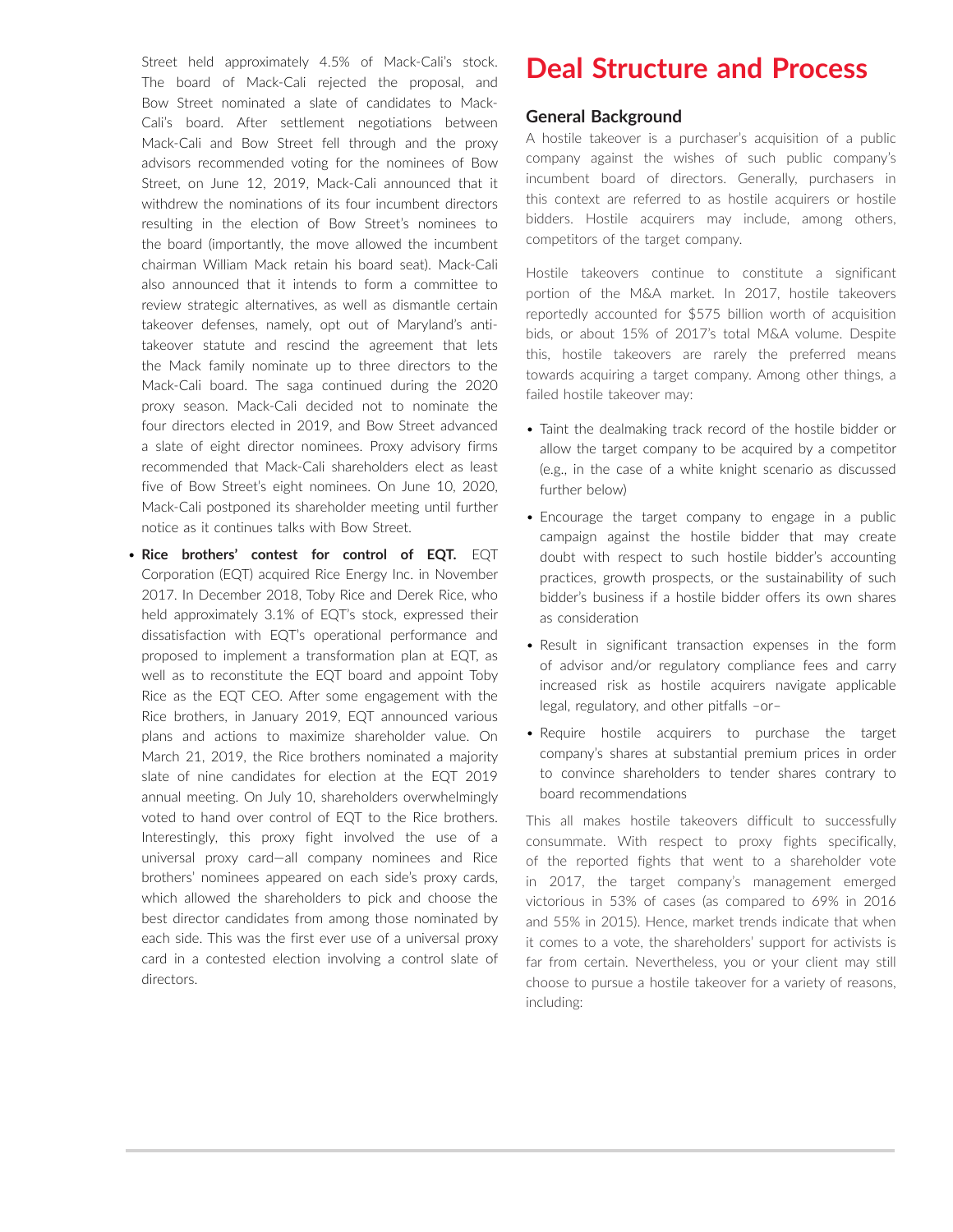- Strategic considerations, such as significant synergies between the target company and the bidder that outweigh the increased risks and costs of proceeding with the hostile takeover
- The bidder's belief that the target company's board of directors and upper management are not delivering sufficient shareholder value and that shareholders of the target company may be susceptible to a hostile offer – or–
- In an activist shareholder scenario, an acquirer's general desire to replace the target company's board of directors and upper management

### **Proxy Contests and Tender Offers as Forms of a Hostile Offer**

Hostile takeovers in the United States usually involve a proxy contest that seeks to replace the board of a target company. This also may involve a hostile acquirer conducting a tender offer to purchase a target company's shares in order to increase such acquirer's voting power to replace such target company's directors during a proxy contest. If the proxy contest is successful, the (now) friendly board of the target company would engage in a negotiated transaction with the bidder. Such negotiated transaction may take the form of another tender offer followed by a merger without a shareholder vote, a long-form merger with a shareholder vote, or other various M&A structures. For further information on tender offers, see [Tender Offers](https://advance.lexis.com/open/document/lpadocument/?pdmfid=1000522&pddocfullpath=%2Fshared%2Fdocument%2Fanalytical-materials%2Furn%3AcontentItem%3A5M8J-5MY1-JFSV-G4TK-00000-00&pdcontentcomponentid=101201&pdteaserkey=sr0&pditab=allpods&ecomp=xtrg&earg=sr0)  [Distinctive Characteristics](https://advance.lexis.com/open/document/lpadocument/?pdmfid=1000522&pddocfullpath=%2Fshared%2Fdocument%2Fanalytical-materials%2Furn%3AcontentItem%3A5M8J-5MY1-JFSV-G4TK-00000-00&pdcontentcomponentid=101201&pdteaserkey=sr0&pditab=allpods&ecomp=xtrg&earg=sr0) and [Market Trends 2019/20:](https://advance.lexis.com/open/document/lpadocument/?pdmfid=1000522&pddocfullpath=%2Fshared%2Fdocument%2Fanalytical-materials%2Furn%3AcontentItem%3A601R-N8C1-F4NT-X2X6-00000-00&pdcontentcomponentid=101206&pdteaserkey=sr0&pditab=allpods&ecomp=xtrg&earg=sr0)  [Tender and Exchange Offers](https://advance.lexis.com/open/document/lpadocument/?pdmfid=1000522&pddocfullpath=%2Fshared%2Fdocument%2Fanalytical-materials%2Furn%3AcontentItem%3A601R-N8C1-F4NT-X2X6-00000-00&pdcontentcomponentid=101206&pdteaserkey=sr0&pditab=allpods&ecomp=xtrg&earg=sr0). For more information on Proxy Contests, see [Proxy Contest Preparation](https://advance.lexis.com/open/document/lpadocument/?pdmfid=1000522&pddocfullpath=%2Fshared%2Fdocument%2Fanalytical-materials%2Furn%3AcontentItem%3A576Y-2CH1-DXPM-S07C-00000-00&pdcontentcomponentid=101206&pdteaserkey=sr0&pditab=allpods&ecomp=xtrg&earg=sr0).

#### **How Proxy Contests Work**

A proxy contest, also referred to as a proxy fight or a proxy battle, is a contest for votes of a target company's shareholders (also known as proxies) in order to win a shareholder vote on a certain matter. In a proxy contest, a shareholder or a group of shareholders of a company typically solicit proxies in opposition to the recommendation of a target company's board. In a hostile takeover scenario, a hostile bidder engages in a proxy contest and attempts to persuade the target company's shareholders to elect new directors (normally, the bidder's nominees) who are friendly to the takeover. A credible threat of a successful proxy contest alone may force the incumbent directors of a target company to engage in negotiations with a hostile bidder.

In a proxy contest, a dissident shareholder or a group of shareholders nominates a competing slate of director candidates for election and solicits votes in support of such nominees. The dissident shareholder may nominate a short (or minority) slate, control (or majority) slate, or full slate of directors. With respect to a majority or full slate, if elected, the nominees form the majority or the entire board, and the dissident (or hostile bidder) typically obtains the ability to, among other things, disable poison pills and other anti-takeover defenses or engage in a negotiated transaction for the sale of the company. Passive investors and proxy advisory firms view short slates as less disruptive and, therefore, may more readily vote in favor of them. Nevertheless, given their lack of decisive influence, a bidder in a hostile takeover would usually choose to advance a majority or full slate. Short slates are more common in shareholder activism situations, even though recently activists advanced majority slates more frequently. In many cases activists pursued such strategy, at least in part, to better position themselves in settlement negotiations with the incumbent management. For example, in 2019, activist investor Starboard Value nominated three control slates at Magellan Health, GCP Applied Technologies, and Dollar Tree, but ultimately withdrew or settled for just a few director seats. By contrast, in 2020, Starboard Value again advanced a majority slate at GCP Applied Technologies and saw its nominees elected to the majority of director positions.

### *Regulatory Environment for Proxy Contests and Disclosure Trends*

#### *Proxy Rules*

Proxy contests are regulated by federal and state laws as well as stock exchange rules. Generally, shareholders cast their votes at annual or special meetings of shareholders. Since most shareholders do not physically attend the meetings, they are permitted to vote through proxies.

Proxy solicitations and dissemination of solicitation materials to shareholders are subject to regulation by Section 14 of and Regulation 14A under the Securities Exchange Act of 1934, as amended (the Exchange Act). Proxy rules define solicitation of proxies very broadly to include "communication[s] [. . .] reasonably calculated to result in the procurement, withholding or revocation of a proxy" (Rule 14a-1(l)(1)(iii)). Subject to limited exceptions, the solicitation of proxies is generally allowed when the solicited party is concurrently furnished or has previously been furnished with a proxy statement filed with and approved by the U.S. Securities and Exchange Commission (SEC). Certain types of solicitation communications other than proxy statements are nevertheless allowed prior to the furnishing of the proxy statement and without preapproval by the SEC. Such materials must be filed with the SEC on the same date as their dissemination and must comply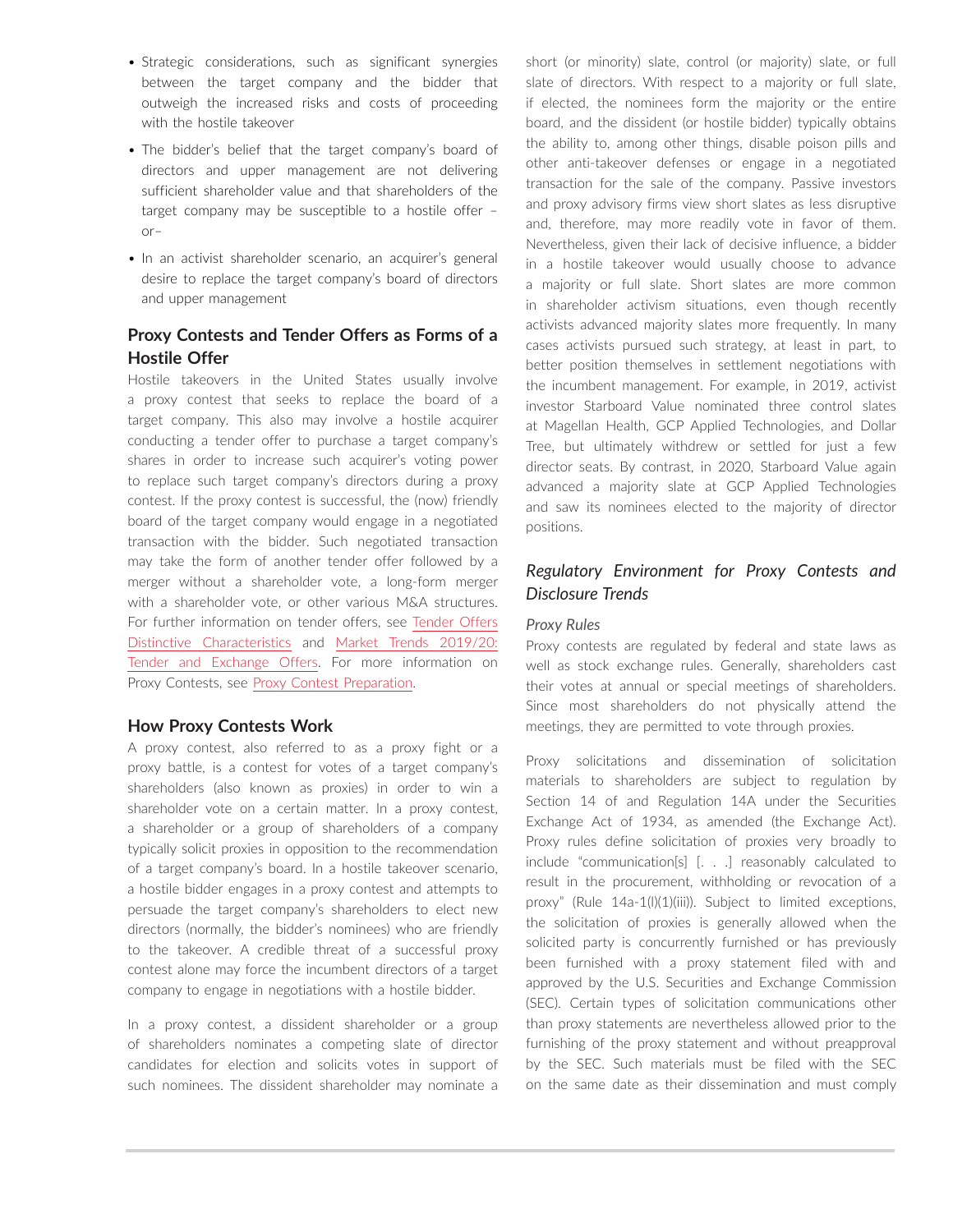with certain other requirements (such communications may include press releases, social media posts, other publications, letters, and emails).

To solicit proxies in favor of its competing directors, the dissident shareholder must file its preliminary proxy statement and proxy card with the SEC at least 10 days prior to the date when the definitive proxy statement and proxy card are first distributed to other shareholders. In a contested election, the target company would also go through the process of filing a preliminary proxy statement and proxy card. After the SEC completes its review of the preliminary proxy statement and the proxy card of both the company and the dissident shareholder, the definitive proxy statement and proxy card may be filed with the SEC and distributed to shareholders.

Among other things, the definitive proxy statement should generally discuss the items to be voted on, voting procedures, and director and officer information. The definitive proxy statement and proxy card generally **do not** include an in-depth discussion of the hostile acquirer's actual campaign platform. Rather, the core arguments and theme statements of any given issue presented are typically discussed in so-called fight letters, which are letters disseminated after the definitive proxy statement and proxy card are reviewed by the SEC. Fight letters constitute additional definitive materials and, although they need to be filed with the SEC upon their first use, are not subject to preapproval by the SEC. To make fight letters more persuasive, dissident shareholders often include or discuss qualitative and quantitative historical performance data, statistical information in relation to past performance shortfalls, any perceived flaws in board composition or process, failed transactions, executive compensation in relation to the corporation's performance, any related party transactions, any corporate governance weaknesses, and other red flag issues associated with the target company's performance or nominees.

In the takeover bid scenario, a fight letter may also include a discussion of how the sale of the company is superior to other strategic alternatives available to the shareholders of the target company. If there is no alternative takeover bid, the campaigning hostile bidder or dissident shareholder may also describe its plans for improving the financial results and increasing the share value of the target company as a result of replacing the board. If a proxy advisory firm supports the slate of directors advanced by the hostile bidder or dissident shareholder, the fight letter would typically include a statement that the authoritative proxy advisory firm recommends replacing the board with the competing slate of candidates. While fight letters are intended to sway shareholders and are often less formal than proxy statements, dissident shareholders and hostile bidders should be mindful of the antifraud provisions of the proxy rules. Specifically, fight letters and similar communications may not overstate, understate, or provide misleading information.

#### *Voting Standards in Director Elections*

State corporate laws and corporate charters determine the vote needed to elect directors, such as plurality (and its variations) or majority voting. Traditionally, the plurality vote standard results in the election of those directors who receive the most votes. Over the last decade, however, the majority voting standard has received widespread acceptance. It contemplates that the directors who obtain a majority of the votes of the shareholders are elected, and if any incumbent directors do not receive a majority of the votes, such incumbent directors hold over in their positions even if other nominees, who failed to receive majority support, received more votes than such incumbent directors. For this reason, the majority voting standard was intended for use in uncontested director elections, and the corporate charters of most corporations using such standard provide an exception requiring the use of the plurality standard in contested elections. However, by 2015, 13.9% of companies using the majority voting standard did not maintain a contested election exception in their charters. Institutional Shareholder Services (ISS), an influential proxy advisory firm, characterized such design as a potential entrenchment device.

The SEC has recently become concerned with the accuracy of disclosures of election standards in proxy statements, with SEC staff identifying the following ambiguities and inaccuracies in the disclosures of voting standards: the failure to include an **against** option on the form of proxy when a majority voting standard is used, the mistaken use of the **against** option on a form of proxy when there was a plurality voting standard and where the only appropriate alternative for voting was **withhold**, and incorrect statements that **withhold** votes are counted in determining election outcomes. Boards and dissident shareholders should be mindful of these issues when preparing proxy statements and proxy cards.

#### **How Tender Offers Work**

Prior to, during, or independently of a proxy contest, a hostile acquirer may conduct a hostile tender offer by purchasing a target company's shares from other shareholders against the wishes of such target company's board. A hostile acquirer may do this by launching, directly to such target company's shareholders, a bid to purchase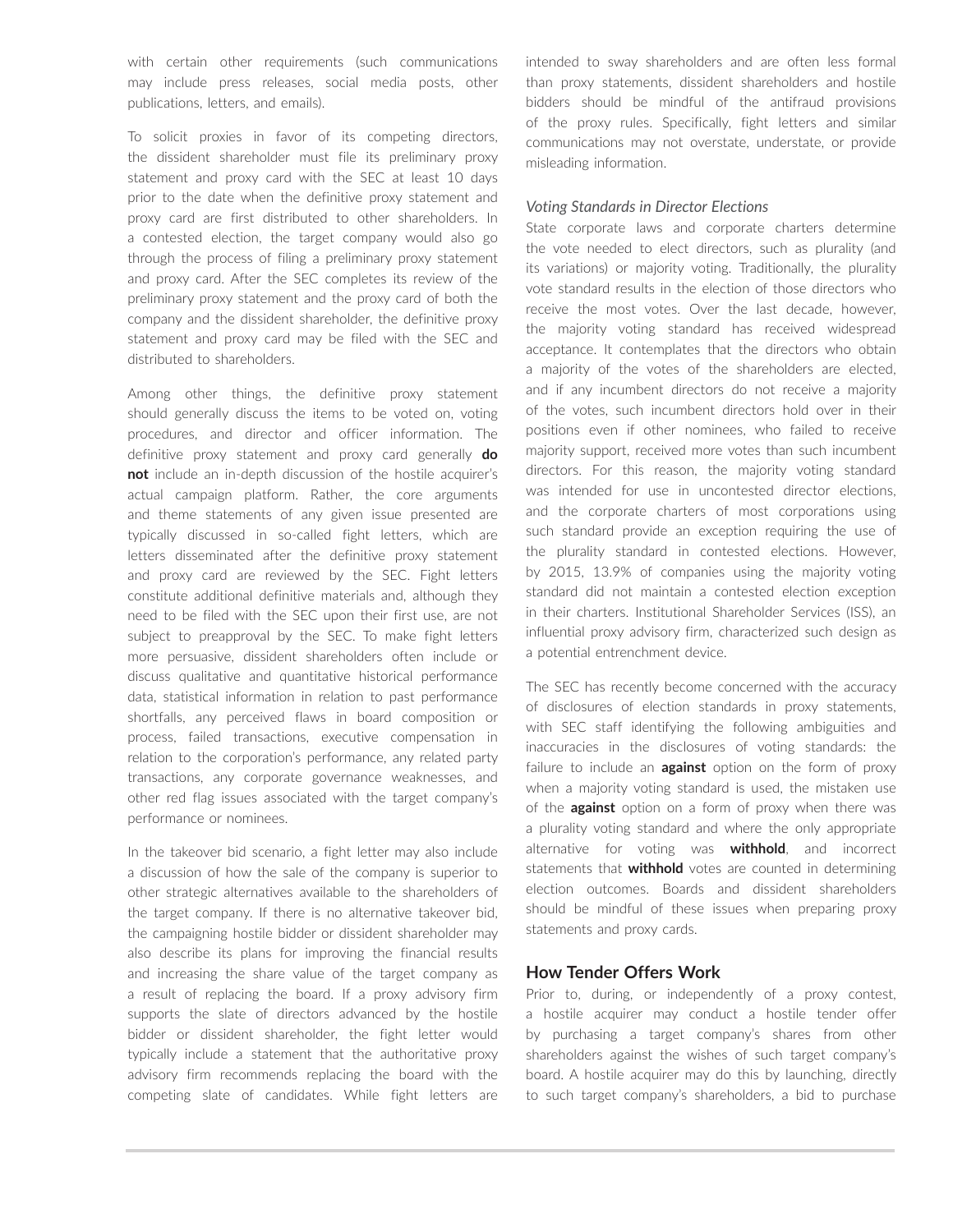a sufficient number of such target company's shares as needed to replace its board of directors. Upon successfully purchasing such shares, the hostile acquirer may use the voting power of such shares to replace all or a portion of the target company's directors, as needed, opposing the takeover with friendly directors who will vote in favor of accepting the (previously hostile) bid.

#### *Regulatory Environment for Tender Offers*

During a tender offer, a bidder should be mindful of various regulatory requirements. Sections 13(d) and 13(g) of the Exchange Act, for example, generally require investors to file a Schedule 13D or Schedule 13G, as applicable, with the SEC within 10 days after acquiring more than 5% beneficial ownership of a voting class of a target company's registered equity securities. Among other things, it discloses the investor's identity, purpose for investment, source of consideration, and other material information for the public.

Once a hostile bidder commences a tender offer for more than 5% beneficial ownership of a class of a registered equity security, Regulation 14D of the Exchange Act imposes filing, disclosure, and dissemination requirements. A bidder must send the SEC, the target company, and any competing bidders a Schedule TO as soon as practicable on the date of the commencement of the tender offer. A Schedule TO provides an overview of certain material matters with respect to the tender offer including, but not limited to, the terms of the offer and information about the bidder's identity and intent. The contents and the scope of the disclosures in a Schedule TO are guided by reference to Regulation M-A. After its commencement, a tender offer must remain open for at least 20 business days and, after certain material changes, typically for an additional 10 business days. A hostile bidder must ordinarily provide the SEC and shareholders amended information upon material changes in the tender offer. At the end of the tender offer period, a hostile bidder must promptly provide the SEC a final amendment to the Schedule TO that reports the results.

In response to a tender offer, a target company must prepare a Schedule 14D-9 describing the target company board's position with respect to such tender offer. Within 10 business days of the tender offer's commencement, the target company must provide the Schedule 14D-9 to shareholders, the SEC, and any national securities exchange on which the class of securities is registered, if any. Amendments to the Schedule 14D-9, such as negotiations with a white knight, must be filed promptly with or provided to, as applicable, shareholders, the SEC, and national stock exchanges.

#### **Strategies for Commencing a Hostile Takeover**

Hostile takeovers may be initiated in a variety of ways depending on the bidder's specific strategic considerations. These include:

- **Casual contact.** Acquiring a company without support of its board of directors is difficult. Normally, a potential acquirer would probe the incumbent board's willingness to engage in a negotiated transaction by having its officers or directors casually discuss the possibility of the transaction with an officer or director of the target company.
- **Bear hug letters.** A hostile acquirer may submit a private bear hug letter to the target company's CEO and/or board of directors. Such letter would state the hostile acquirer's desire to acquire the target company and request a friendly negotiation. It often also includes an explicit threat to proceed with a hostile takeover if the board or upper management refuses to negotiate. If the target company refuses, the (now) hostile acquirer may publicly file the bear hug letter to formally alert the target company and its shareholders of the hostile acquirer's desire to acquire the target at a certain price (e.g., on May 21, 2019, Crane Co. (Crane), an industrial products manufacturer, publicly announced that CIRCOR International, Inc., its competitor, had rejected the \$896 million acquisition offer that Crane privately submitted earlier).
- **Launching a proxy contest or tender offer without bear hug letter.** In an extreme situation where the bidder concludes that engagement with the target board would be futile, it may opt to start the process by first launching a proxy contest or tender offer. Proxy contests may be initiated in preparation for a special or annual meeting of the target company's shareholders or, if the target company's charter allows, through action by written consent. Tender offers may be initiated by complying with the regulatory requirements set forth in the Exchange Act, as already discussed above.
- **Topping bids.** In some cases, a potential acquirer (friendly or hostile) may have already launched a tender offer to purchase a target company. A hostile acquirer may then attempt to submit a topping bid, or a competing bid to the target company's board and/or shareholders to purchase the target company (usually for more consideration). While topping bids were an active means towards pursuing a hostile takeover, they often increase the costs of acquiring the target company. Among other reasons, this can be due to a hostile bidder agreeing to, if successful, incur a target company's termination fee that becomes due under the target company's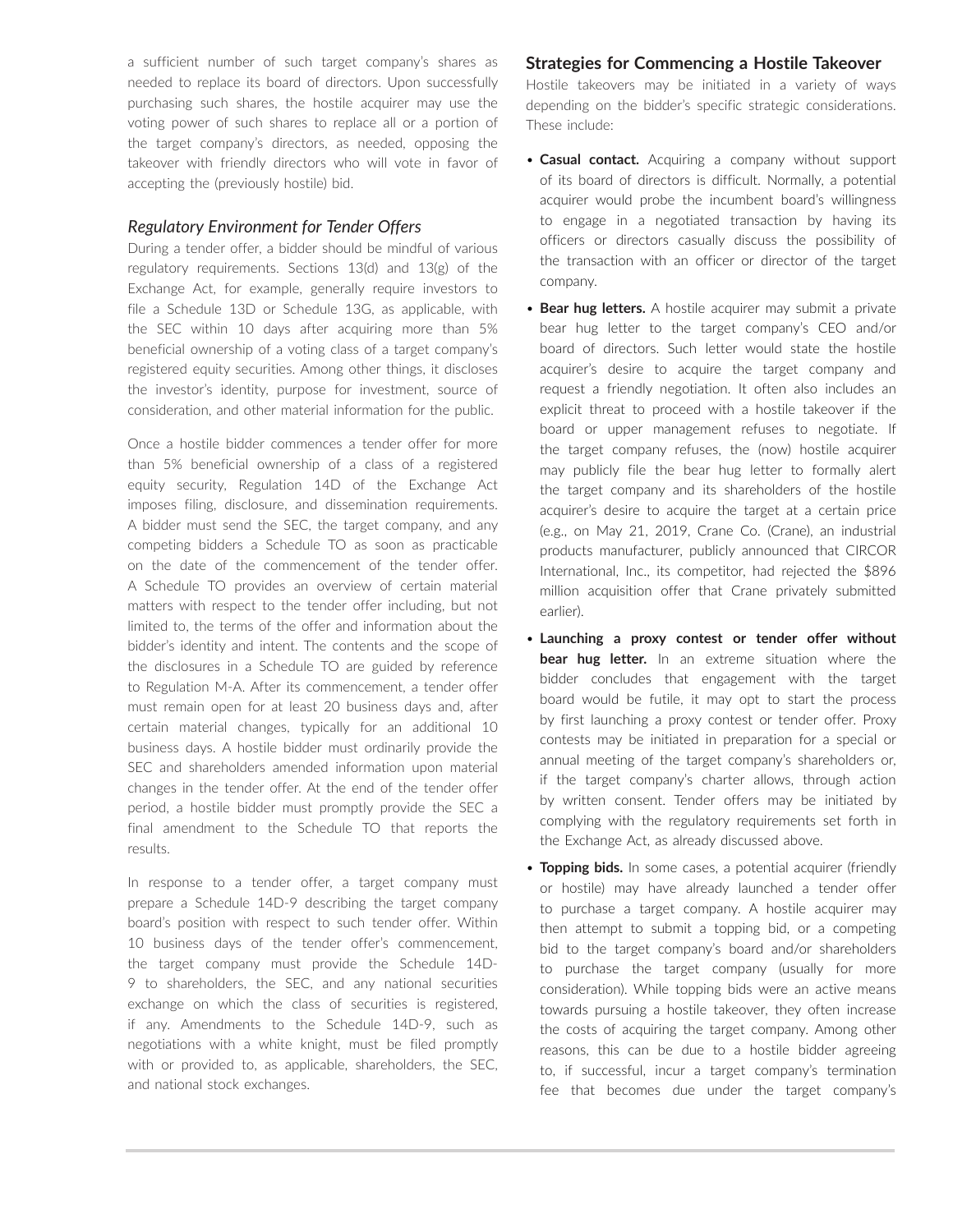previously agreed-upon transaction agreement. Usually though, it is because topping bids increase the risk of bidding wars between potential acquirers (e.g., a bidding war unraveled when The Walt Disney Company and Comcast Corp. competed for the assets of Twenty-First Century Fox, Inc. in the second half of 2018). In April 2019, the proposed acquisition of Anadarko Petroleum Corp. (Anadarko) by Chevron Corp. (Chevron) became an example of a transaction where the interloper making a topping bid prevailed. Occidental Petroleum Corp. (Occidental), after securing a \$10 billion investment from Berkshire Hathaway Inc., made a \$38 billion superior proposal to acquire Anadarko, which topped the \$33 billion price under the agreement between Anadarko and Chevron. Accordingly, Anadarko terminated its agreement with Chevron and entered into a merger agreement with Occidental.

### **Takeover Defenses and Delaware's Standards of Review for Board Actions**

Boards generally are allowed wide latitude to employ takeover defenses to fend off hostile bids. These include:

• **Shareholders' rights plans or poison pills.** Commonly known as poison pills, shareholders' rights plans typically allow all shareholders of a target company (except a hostile acquirer) to purchase additional shares of such target company at a significantly discounted rate upon a triggering event. Such triggering event usually takes the form of any shareholder accumulating a certain percentage of the target company's outstanding shares without the target board's cooperation. This results in the acquisition of the target company becoming prohibitively expensive for the bidder. Recent market data shows that the number of active poison pills has significantly dropped. This is largely due to shareholder resistance against poison pills in the current market unless they are instituted subject to shareholder approval. On this and similar bases, many companies have allowed their poison pills to expire or have had them affirmatively terminated. At one point, at least 3,000 companies reportedly had a poison pill in place, including 60% of companies constituting the S&P 500. As of 2018, that number has dwindled to over 300 U.S. companies, including roughly 3% of the S&P 500. These statistics may nevertheless be deceiving given a poison pill, if needed, can be adopted by a board overnight. Companies today may even leave their poison pills on the shelf, having already been drafted and approved by the target company's board and ready to be deployed in little time. For example, in the wake of stock price declines cause by coronavirus in 2020 companies turned to poison pills to protect against unauthorized accumulations of their stock. Quite a few companies deployed poison pills in the first weeks of the crisis (e.g., energy companies Occidental Petroleum and Williams Companies). Recently, companies have been using poison pills with lower trigger caps to fend off activist hedge funds (see Third Point LLC v. Ruprecht, et al., C.A. No. 9469-VCP (Del. Ch. May 2, 2014), where the Delaware Court of Chancery upheld the use of a poison pill that would be triggered by a bidder accumulating as little as 10% of the target company's shares). For further information, see [Shareholder Rights](https://advance.lexis.com/open/document/lpadocument/?pdmfid=1000522&pddocfullpath=%2Fshared%2Fdocument%2Fanalytical-materials%2Furn%3AcontentItem%3A5H4V-2VX1-FC6N-X3WG-00000-00&pdcontentcomponentid=101206&pdteaserkey=sr0&pditab=allpods&ecomp=xtrg&earg=sr0)  [Plans](https://advance.lexis.com/open/document/lpadocument/?pdmfid=1000522&pddocfullpath=%2Fshared%2Fdocument%2Fanalytical-materials%2Furn%3AcontentItem%3A5H4V-2VX1-FC6N-X3WG-00000-00&pdcontentcomponentid=101206&pdteaserkey=sr0&pditab=allpods&ecomp=xtrg&earg=sr0) and [Poison Pills: Fiduciary, Filing, and Disclosure](https://advance.lexis.com/open/document/lpadocument/?pdmfid=1000522&pddocfullpath=%2Fshared%2Fdocument%2Fanalytical-materials%2Furn%3AcontentItem%3A5H4V-2VX1-FC6N-X3WF-00000-00&pdcontentcomponentid=101206&pdteaserkey=sr0&pditab=allpods&ecomp=xtrg&earg=sr0)  [Obligations.](https://advance.lexis.com/open/document/lpadocument/?pdmfid=1000522&pddocfullpath=%2Fshared%2Fdocument%2Fanalytical-materials%2Furn%3AcontentItem%3A5H4V-2VX1-FC6N-X3WF-00000-00&pdcontentcomponentid=101206&pdteaserkey=sr0&pditab=allpods&ecomp=xtrg&earg=sr0)

- **Staggered boards.** Staggered board defenses are provisions in a target company's charter that only allow certain seats on a target company's board of directors to go up for election in any given year. This prevents a hostile acquirer from being able to replace a majority of a target company's board in any single year or at any single annual shareholder's meeting. In the landmark case resulting from the failed takeover attempt of Airgas, Inc. by Air Products & Chemicals, Inc., a combination of a staggered board and a poison pill proved to be one of the most effective takeover defense strategies, the legality of which was validated by the Delaware Court of Chancery (see Air Prods. & Chems., Inc. v. Airgas, Inc., 16 A.3d 48 (2011 Del. Ch.)). Investors, however, tend to disfavor staggered boards in the current market because of their potential to entrench boards. In this vein, shareholders continue submitting proposals requesting companies to repeal staggered board provisions. Since 2005, at S&P 500 companies, such proposals have passed overwhelmingly. According to a study by ISS, in 2017, only 13% of the S&P 500 companies had staggered boards with multiyear terms. However, in smaller companies staggered boards with multiyear terms remain much more prevalent—38% of S&P 400 companies and 47% of S&P 600 companies have such staggered board provisions.
- **State anti-takeover statutes.** State anti-takeover statutes are statutes adopted by various states that seek to protect target companies against unwanted corporate takeovers. Target companies usually have the ability to opt out of or not opt in to such statutes in their charters and most do. In the current market, state antitakeover statutes continue to remain a relevant takeover defense. In 2016, for example, The Andersons Inc., an Ohio corporation, publicly emphasized that it would not adopt a poison pill in the face of a takeover attempt by HC2 Holdings, Inc. Instead, it relied on its state of incorporation's anti-takeover statutes.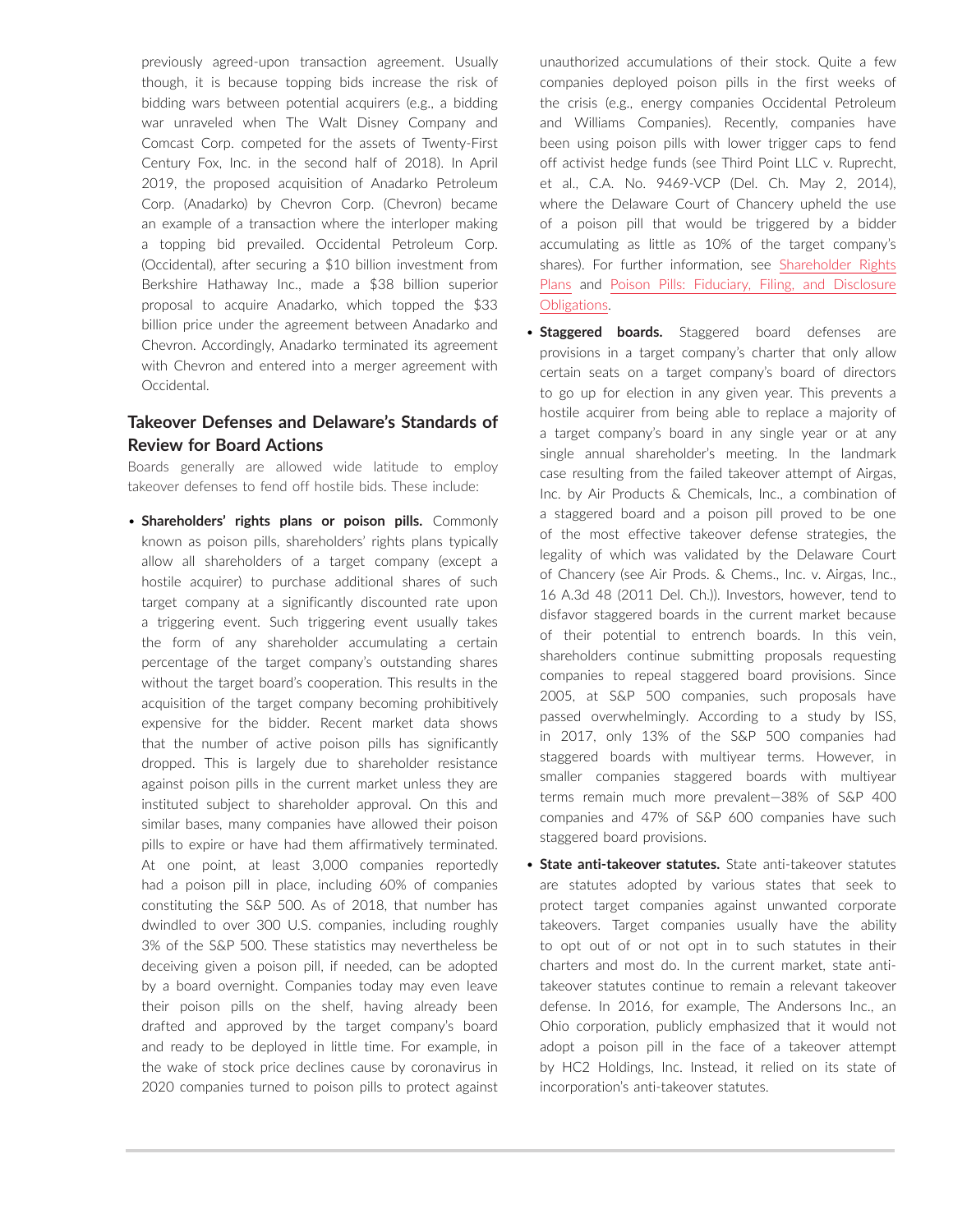The state of Delaware's anti-takeover statute restricts a business combination by a target company and an interested shareholder except in certain situations (see DGCL § 203). One exception, for example, if the target's company's board and the holders of two-thirds (66 2/3%) of such company's voting stock (excluding the interested shareholder) approve the business combination. Delaware corporations may opt out of DGCL § 203 by expressly stating so in their certificates of incorporation or any subsequent amendments to their certificates of incorporation or bylaws.

- **Advance notice provisions.** Advance notice provisions in a target company's bylaws require shareholders to provide advance notice to the target company's board of directors with respect to certain items that such shareholder seeks to discuss at an upcoming shareholder's meeting. These items typically include board nominations. This notice requirement serves to inform a target company's board of any impending board nominations and provides the board with more time to prepare and counter such proposals.
- **Reporting hostile bids to regulators.** Some companies targeted by a hostile bidder have tried to oppose the takeover attempts by hindering the hostile bidder's chances of obtaining regulatory clearances for the acquisition, especially the antitrust clearances (e.g., the board of Qualcomm allegedly tipped off CFIUS to security concerns trying to fend off Broadcom). However, as discussed above, such a strategy may backfire, as such actions of the target's directors may violate their fiduciary duties. Once the regulatory scrutiny is invited, sale of the company becomes difficult to implement even when the bidder raises the bid price and the board of the target wants to proceed with the takeover.
- **Alternative offers from white knights and the use of white squires.** If possible, a board of a target company may attempt fending off a hostile acquirer by soliciting a bid from a board-preferred friendly acquirer. Such friendly acquirer is often referred to as a white knight. Once a board solicits a competing bid to purchase the target company, it must comply with its *Revlon* duties (as discussed below) and ensure that the accepted bid provides the greatest immediate value to its shareholders. While difficult to successfully consummate, the use of white knights still occurs in the current market landscape. In September of 2018, for example, the authors advised Zijin Mining Group Co., Ltd., a Chinese gold and base metals producer, as it served as a white knight to successfully complete a friendly takeover of Nevsun Resources Ltd. (Nevsun). The competitive deal

was valued at roughly \$1.41 billion, and arose off the heels of various hostile bids from Nevsun's rival Lundin Mining Corp. whose offers, according to Nevsun's board, undervalued Nevsun and its assets.

As an alternative to a full acquisition, a board may encourage an existing friendly shareholder to purchase a noncontrolling block of voting shares in the target company (usually up to 19.9% of the target company's shares to avoid shareholder vote requirements under the rules of certain securities exchanges). Such shareholder, known as a white squire, would then use its shares to vote in favor of board decisions. Alternatively, a number of friendly shareholders may enter into a voting agreement with the company committing to support the board. For example, after Origin House, a cannabis company, received unsolicited offers from several unnamed suitors, in January 2019, its shareholders representing approximately 26% of the stock entered into voluntary voting support agreements with the company.

Upon shareholder challenge, Delaware courts will generally apply the business judgment rule when evaluating whether a corporate board has violated its fiduciary duties by taking any specific action. The business judgment rule creates a presumption in favor of the board's action and may generally only be rebutted if the challenging shareholder can show that the challenged actions of the directors were not made (1) in good faith, (2) with reasonably prudent care, or (3) with a belief to be in the best interests of the corporation.

Delaware courts will nevertheless exercise enhanced scrutiny when reviewing whether a target company's board of directors has complied with its fiduciary duties when adopting takeover defenses. The relevant standards of review were originally set forth in Unocal v. Mesa Petroleum Co., 493 A.2d 946 (Del. 1985) and Revlon, Inc. v. MacAndrews & Forbes Holdings, Inc., 506 A.2d 173 (Del. 1986). The more deferential *Unocal* standard is primarily used to assess a board's employment of takeover defenses when the board intends to preserve the standalone identity of the company. Under the *Unocal* standard, a board will be viewed to have complied with its fiduciary duties if it can show that the actions of its directors (and the implemented takeover defenses) were (1) made in good faith after reasonable investigation in concluding there was a danger to corporate policy and effectiveness and (2) reasonable in relation to the threat posed. However, once a board decides to sell a company (e.g., to a white knight) or otherwise agrees to a change of control, the heightened *Revlon* standard of review applies.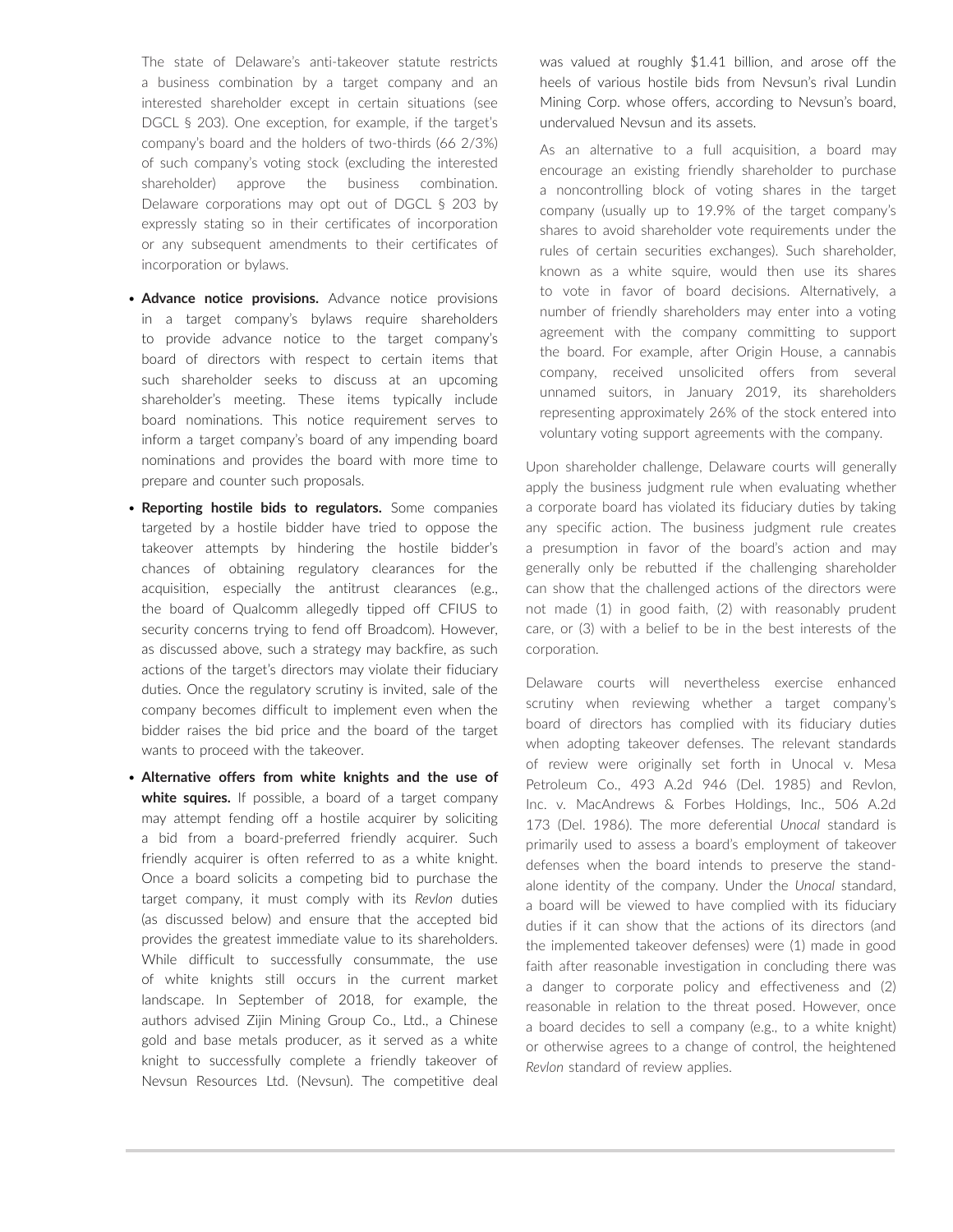Under *Revlon*, Delaware courts will require (1) boards to focus on delivering the highest short-term financial value to shareholders rather than the board's perceived longterm value of the proposed offer to the company and (2) upon a challenge of a board's decisions by shareholders, that the board's choices be reviewed with a heightened scrutiny standard that exceeds the business judgment rule. Specifically, the disinterested and independent board must prove that its decision-making process was (1) performed with adequate care and (2) reasonable under the circumstances.

### **Strategies in Soliciting Support of Different Investor Groups**

During a hostile takeover, you or your client may employ various techniques to engage investor groups in target companies. Knowledge of shareholder bases becomes pivotal in such situations. Typically, such investor groups include the following:

• **Activist investors.** Activist investors are individuals or groups obtaining large amounts of a company's shares in order to effect major corporate changes. As a means towards cashing out and profiting from their investments, activist investors frequently favor M&A transactions with respect to the sales of the target companies in which they are invested. Sometimes such activists, using a wolf pack strategy, create informal alliances and together invest in a target in order to exert significant influence (as occurred when Icahn and Deason joined forces to replace Xerox's management, as discussed above). In a hostile takeover scenario, activist investors may pressure an incumbent board to engage in negotiations or support a hostile bidder. On the other hand, influential activists may engage in a tactic known as bumpitrage and threaten to hold out or otherwise frustrate a takeover attempt by a hostile bidder if such bidder does not increase its offered price. According to data published by SharkRepellent, in 2019, proxy season activists publicly opposed transactions on 63 occasions, an increase of 58% from five proxy seasons ago.

Activists may alternatively encourage other shareholders to replace a company's board altogether simply to effect corporate change. Interestingly, in the past few years, some of the activist investors have been successful in mastering the private equity playbook (e.g., Elliott Management has done a number of deals at the intersection of activism and private equity). For further information, see [Shareholder Activism and Engagement in](https://advance.lexis.com/open/document/lpadocument/?pdmfid=1000522&pddocfullpath=%2Fshared%2Fdocument%2Fanalytical-materials%2Furn%3AcontentItem%3A5STX-3RK1-FCK4-G3VJ-00000-00&pdcontentcomponentid=102981&pdteaserkey=sr0&pditab=allpods&ecomp=xtrg&earg=sr0)  [International Jurisdictions](https://advance.lexis.com/open/document/lpadocument/?pdmfid=1000522&pddocfullpath=%2Fshared%2Fdocument%2Fanalytical-materials%2Furn%3AcontentItem%3A5STX-3RK1-FCK4-G3VJ-00000-00&pdcontentcomponentid=102981&pdteaserkey=sr0&pditab=allpods&ecomp=xtrg&earg=sr0).

- **Passive investors.** Major index fund providers, such as BlackRock, State Street, and Vanguard, own massive amounts of shares in public companies, but have historically taken a passive approach to voting such shares. Because large index funds own 5%–20% of most public companies, they are frequently invested in opposing parties in a hostile deal. They therefore tend to exercise a pragmatic approach by evaluating each deal's synergies and the value-creating potential of the proposed transactions. On the other hand, activist investors (who often constitute hostile bidders) may have relationships with large index funds and be better positioned than an incumbent target company board to obtain support.
- **Proxy advisory firms.** Although they are not shareholders themselves, proxy advisory firms such as Glass Lewis and ISS possess significant influence over the results of a proxy contest by making voting recommendations to their subscribers (in particular, various investment advisers who continue relying on the recommendations of the proxy advisors to avoid liability under Rule 206(4)- 6 under the Investment Advisers Act of 1940). Roughly a decade ago, the investment community expressed concern that proxy advisory firms would become supergovernance institutions positioned to have the final say in virtually all hostile transaction scenarios. Although proxy advisory firms continue having a significant influence on hostile transactions, their support is not dispositive of outcomes. While large index funds take recommendations of proxy advisors into account when deciding how to vote, such funds are increasingly relying on their own internal evaluations. For example, in a proxy fight for control of the board of GCP Applied Technologies in 2020, Starboard Value prevailed notwithstanding Glass Lewis's recommendation to vote for the incumbent directors (although ISS recommended voting for the activist's nominees). Nevertheless, in 2019, the SEC initiated changes purporting to regulate proxy advisors, as discussed below.
- **Other investor groups.** Other investor groups influential to the outcome of a hostile takeover may include transaction-friendly arbitrageurs who purchase a target company's shares prior to a transaction with an expectation of making a profit post-transaction; legacy shareholders (e.g., a target company's founding family), who tend to favor the target company's historical management; and executive officers, in addition to other management and employees of the target company, who may hold significant amounts of shares through executive compensation or pension plans.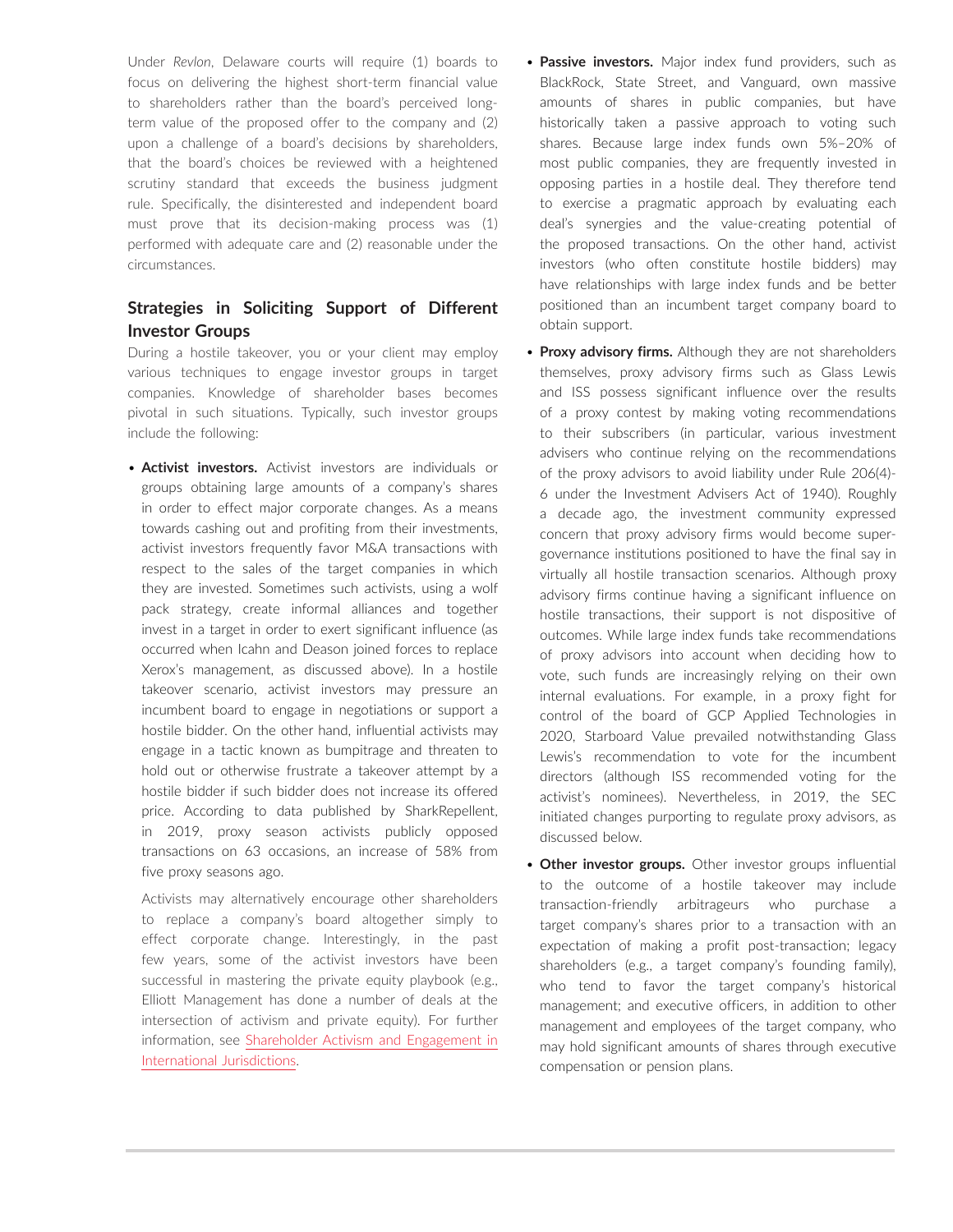# **Legal and Regulatory Trends**

Several recent developments in the legal and regulatory environment surrounding hostile takeovers may have far reaching consequences for the strategies and tactics that you or your client may employ. These include:

- **Shift to virtual shareholder meetings.** Virtual shareholder meetings were first permitted by the Delaware General Corporation Law in 2000. However, the investor community cautioned against the virtual-only meetings, and companies were slow to switch to the virtual-only mode. However, due to the lockdowns caused by the coronavirus pandemic, most companies held their 2020 shareholder meetings virtually, many of them for the first time. To make the process easier, in April 2020, the governor of Delaware issued an emergency order allowing corporations to switch from a noticed in-person meeting to a virtual meeting and to adjourn a noticed in-person meeting to a later dated virtual meeting if necessary to address the health concerns presented the coronavirus pandemic. Furthermore, 2020 saw a first ever contested director election held at a virtual shareholder meeting—Standard General advanced a short slate of directors at the shareholder meeting of TEGNA (TEGNA's nominees were reelected). It is important to note that not all states allow virtual-only or hybrid shareholder meetings, and in the wake of the epidemic states rushed to amend their corporation laws to allow virtual-only meetings (e.g., in March 2020, New Jersey Business Corporation Act was so amended).
- **Regulation of proxy advisors.** As discussed above, proxy advisory firms Glass Lewis and ISS possess significant influence over shareholder proxy voting. In an effort to reign in their power, in August 2019, the SEC issued an interpretation and guidance directed at proxy advisory firms. The interpretation confirmed that the proxy advisors' vote recommendations are "solicitations" under the proxy rules and are subject to the anti-fraud provisions. The interpretation included some guidance on how investment advisors may fulfill their fiduciary duties while using the voting recommendations prepared by proxy advisors. In October 2019, ISS filed a lawsuit against the SEC challenging the interpretations and guidance. Subsequently, in November 2019, the SEC proposed amending the proxy rules in a manner that would, among other things, allow public companies (i.e., the incumbent directors and management) the opportunity to review and cause revisions to proxy recommendations before they are distributed to clients

of proxy advisors. Proponents of the amendment said it would allow companies to correct errors in the reports of the proxy advisors, while opponents stressed that the proposed measure would hurt the independence of proxy recommendations. The proposal attracted numerous public comments, and in an effort to address those, the SEC started working on a compromise version of the measure (in particular, a "speedbump" approach was voiced out as a means to address "robo-voting"—during a short period of time after the distribution of a voting recommendation to clients, a proxy advisory firm would not be allowed to automatically vote on behalf of a client based on such recommendation).

- **Proxy plumbing initiatives.** In November of 2017, the chairman of the SEC expressed that the SEC may address the cumbersome proxy process for retail investors by revisiting the proxy plumbing concept. As a part of the proxy plumbing concept initially released in 2010, the SEC sought comments from the public on various issues relating to the efficiency and integrity of the proxy voting process, including over-voting and under-voting by broker dealers on behalf of their clients, vote confirmation mechanisms to let participants of the voting process verify whether and how their votes were cast, securities lending issues, empty voting issues, facilitation of direct communication between the companies and beneficial owners, strategies to increase retail investor participation in voting, and the role of proxy advisory firms. In September 2019, the SEC's Investor Advisory Committee adopted recommendations addressing some of the "proxy plumbing" issues. There is a consensus that further action on the part of the SEC and market participants is needed to upgrade the infrastructure supporting proxy voting.
- **CFIUS's role in hostile takeovers.** As mentioned above, on March 12, 2018, following the recommendation of CFIUS, the U.S. president issued an executive order blocking the \$117 billion takeover bid of Qualcomm, a U.S. chipmaker, by Broadcom, a Singapore-based company, for reasons of national security. This was reportedly the first time that CFIUS caused a transaction to be enjoined in such a manner.

The Foreign Investment Risk Review Modernization Act of 2018 (FIRRMA), signed into law on August 13, 2018, expands the jurisdiction of CFIUS to review four additional types of covered transactions:

(1) Purchases, leases, or concessions by or to a foreign person of real estate located in proximity to sensitive government facilities.